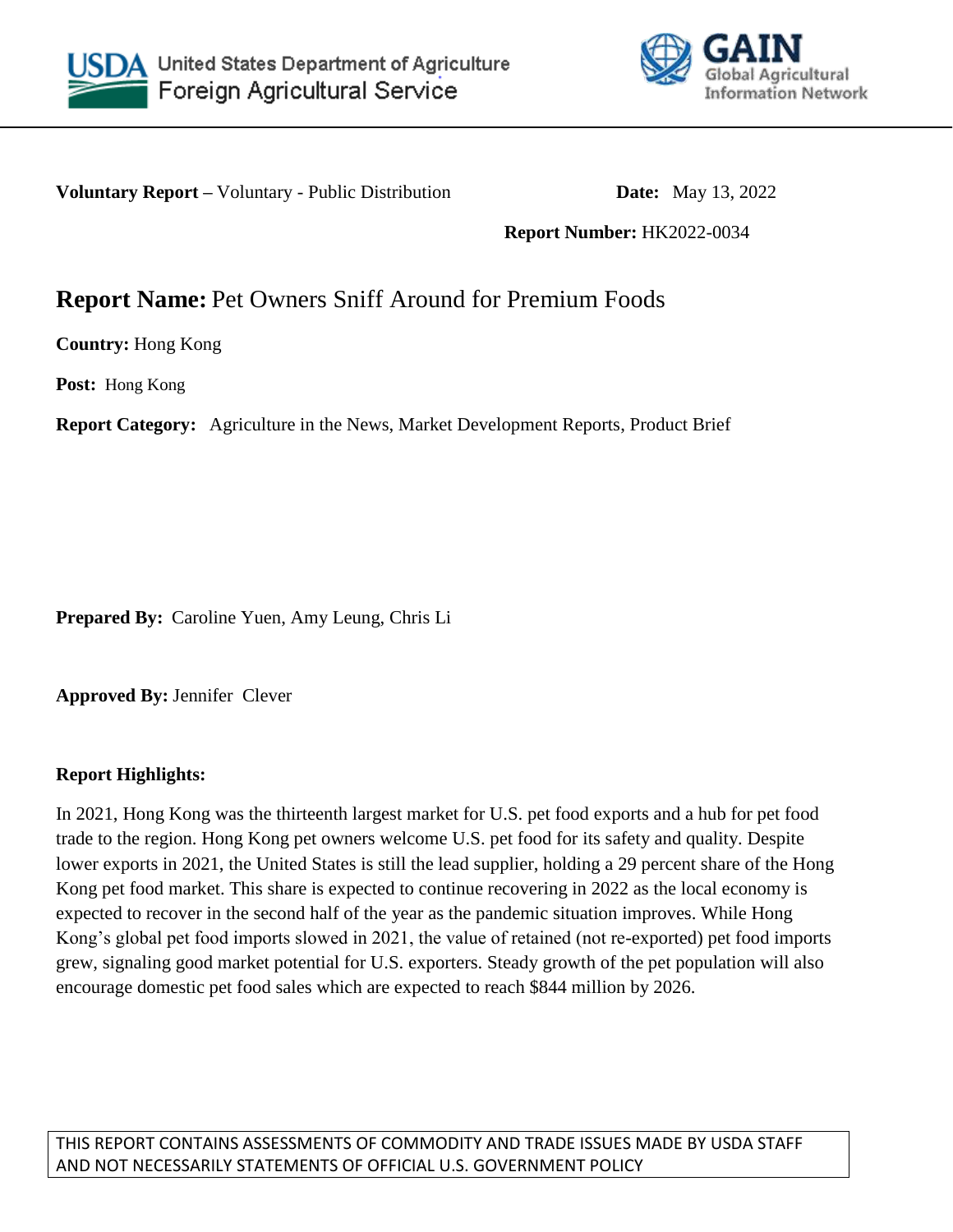## **SECTION I. OVERVIEW**

In Hong Kong, pet food is mainly referred to as dog and cat food, which accounted for more than 99 percent of all pet food domestic sales. For this report, unless otherwise stated, pet food refers to dog and cat food for retail sale (H.S. Code: 2309.10).

|                                            | <b>D</b> UMWUU U U U U U U U U U U U U |      |      |      |      |                     |
|--------------------------------------------|----------------------------------------|------|------|------|------|---------------------|
| <b>Domestic Retail Sales (Million USD)</b> | 2017                                   | 2018 | 2019 | 2020 | 2021 | <b>Share (2021)</b> |
| Dog and Cat Food                           | 463                                    | 500  | 537  | 601  | 633  | 99.6%               |
| Other Pet Food                             |                                        |      |      |      |      | 0.4%                |
| Total                                      | 465                                    | 502  | 539  | 604  | 636  | 100%                |
|                                            |                                        |      |      |      |      |                     |

**Table 1 – Domestic Sales of Pet Food**

(Source: Euromonitor International)

## **SECTION II. PET FOOD TRADE**

#### **(A) U.S. Exports**

 $\overline{\phantom{a}}$ 

The United States has been a stable supplier of pet food to Hong Kong. In 2021, Hong Kong was the 13<sup>th</sup> largest market for U.S. exports of pet food, with exports valued at \$35 billion, a drop of \$34 million or 49 percent compared to 2020. The decrease was mainly due to the loss of re-export trade since 2020 with the Phase One Agreement between the United States and China boosted direct exports of American pet food products to mainland China<sup>1</sup>. U.S. pet food exports to China grew from \$33 million in 2020 to \$72 million in 2021, an increase of 39 million or 122 percent.

|  |  |  |  |  | Table 2 – U.S. Pet Food Exports |
|--|--|--|--|--|---------------------------------|
|--|--|--|--|--|---------------------------------|

|                      |       |       | (Million USD) |       |       | <b>Change</b> |
|----------------------|-------|-------|---------------|-------|-------|---------------|
| <b>Export Market</b> | 2017  | 2018  | 2019          | 2020  | 2021  | 2021 v 2020   |
| World                | 1,373 | 1,454 | 1,620         | 1,711 | 2,049 | 20%           |
| Canada               | 640   | 645   | 751           | 837   | 976   | 17%           |
| Mexico               | 85    | 90    | 103           | 102   | 165   | 61%           |
| Japan                | 96    | 120   | 130           | 119   | 119   | 0%            |
| Australia            | 84    | 85    | 88            | 84    | 91    | 8%            |
| China                | 7     | 6     | 11            | 33    | 72    | 122%          |
| South Korea          | 42    | 45    | 46            | 48    | 55    | 14%           |
| Colombia             | 20    | 26    | 33            | 33    | 53    | 58%           |
| Philippines          | 32    | 36    | 35            | 37    | 51    | 38%           |
| Costa Rica           | 20    | 22    | 22            | 27    | 45    | 72%           |
| New Zealand          | 33    | 34    | 42            | 32    | 39    | 21%           |
| Chile                | 16    | 16    | 17            | 21    | 38    | 84%           |
| Taiwan               | 36    | 38    | 36            | 28    | 38    | 33%           |
| <b>Hong Kong</b>     | 50    | 62    | 57            | 69    | 35    | $-49%$        |

(Source: Trade Data Monitor)

<sup>&</sup>lt;sup>1</sup> Agri Pulse April 1, 2020 "China opens its growing market to U.S. pet food"

Hong Kong: Pet Owners Sniff Around for Premium Foods Page 1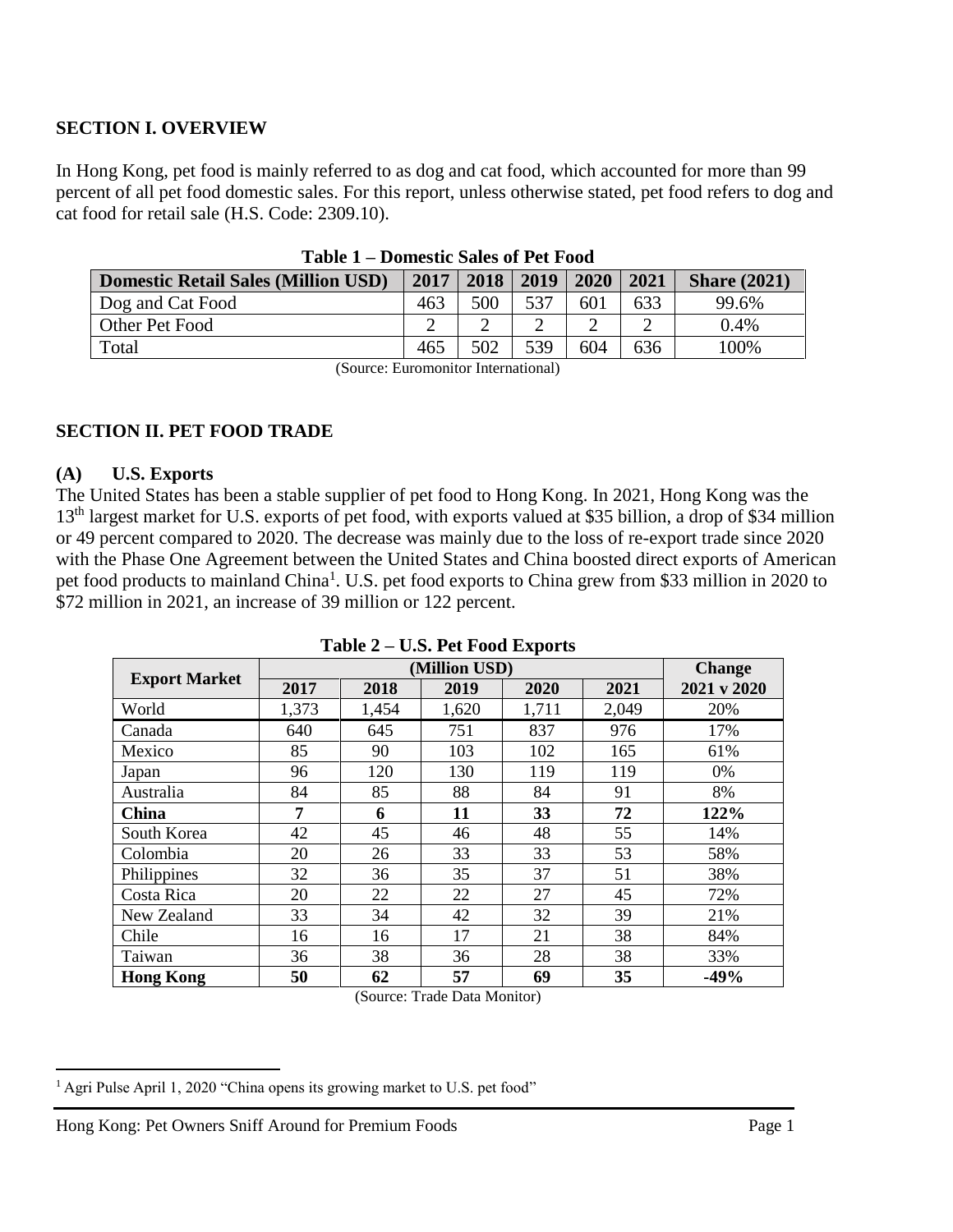

The chart below shows compares U.S. pet food exports to China and Hong Kong during 2017-2021.

## **(B) Hong Kong Imports**

In 2021, Hong Kong's global pet food imports slowed 11 percent to \$152 million. Major suppliers were the United States, Thailand, Japan, Canada, and Taiwan. U.S. share dropped from 47 percent in 2020 to 29 percent in 2021. As previously stated, the drop in U.S. share was mainly due to increased direct U.S. pet food exports to China<sup>2</sup>. However, Hong Kong pet food imports from Asian suppliers (e.g. Thailand, Japan and Taiwan) and the rest of the world managed to grow in 2021, softening the overall drop in total pet food imports to 11 percent.

| $-0.0000$ $-0.0000$ $-0.0000$ $-0.0000$ |      |                |                                    |        |        |             |             |
|-----------------------------------------|------|----------------|------------------------------------|--------|--------|-------------|-------------|
|                                         |      |                | <b>Total Imports (Million USD)</b> | Growth | Growth |             |             |
| <b>Supplying Countries</b>              | 2017 | 2018           | 2019                               | 2020   | 2021   | 2021 v 2020 | 2021 v 2017 |
| (1) United States                       | 66   | 65             | 69                                 | 80     | 44     | $-44%$      | $-33\%$     |
| <b>U.S. Share of World Total</b>        | 47%  | 49%            | 50%                                | 47%    | 29%    |             |             |
| (2) Thailand                            | 15   | 17             | 17                                 | 18     | 22     | 19%         | 47%         |
| $(3)$ Japan                             | 6    | 6              | 6                                  | 11     | 14     | 35%         | 133%        |
| $(4)$ Canada                            | 22   | 9              | 12                                 | 16     | 10     | $-35%$      | $-55%$      |
| $(5)$ Taiwan                            |      | $\overline{2}$ |                                    | 2      | 8      | 258%        | 700%        |
| Total from Top 5 Suppliers              | 109  | 98             | 105                                | 126    | 98     | $-22\%$     | $-10%$      |
| Total from Rest of World                | 31   | 36             | 34                                 | 45     | 54     | 20%         | 74%         |
| <b>World Total</b>                      | 140  | 134            | 139                                | 171    | 152    | $-11%$      | 9%          |

**Table 3 – Hong Kong Pet Food Imports**

(Source: Trade Data Monitor)

<sup>&</sup>lt;sup>2</sup> Agri Pulse April 1, 2020 "China opens its growing market to U.S. pet food"

Hong Kong: Pet Owners Sniff Around for Premium Foods Page 2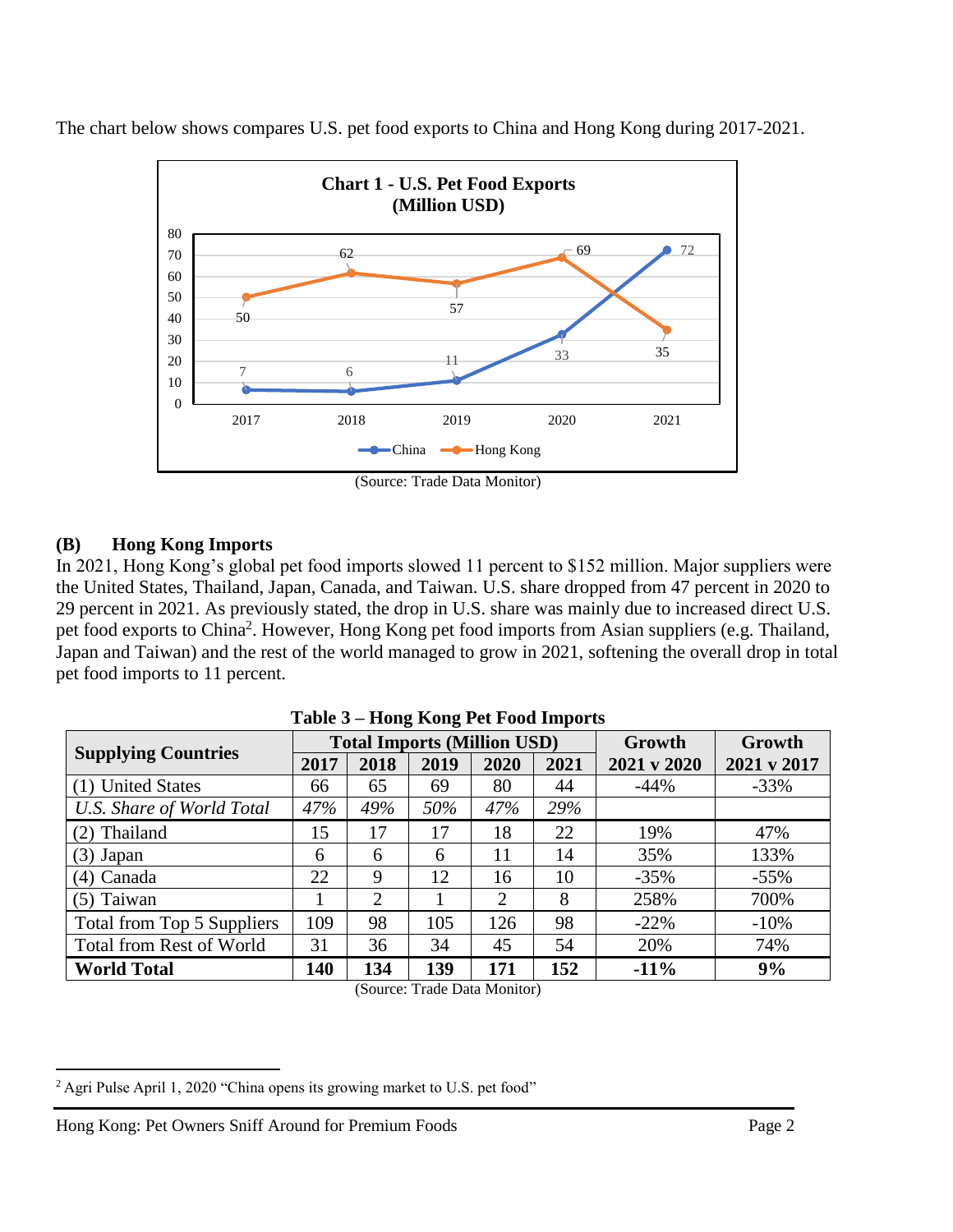

(Source: Trade Data Monitor)

## **(C) Hong Kong Re-exports**

Hong Kong does not have any local pet food production. It is a net pet food importer and a trade hub for markets in the region. In 2021, Hong Kong re-exported \$56 million (or 37 percent of gross imports) to other markets and retained \$96 million (or 63 percent of gross imports) for domestic consumption.

| $1$ avic $\rightarrow$ - $110$ llg Rollg I ct Food Trade |                                      |     |     |     |     |  |  |  |  |
|----------------------------------------------------------|--------------------------------------|-----|-----|-----|-----|--|--|--|--|
|                                                          | (Million USD)                        |     |     |     |     |  |  |  |  |
|                                                          | 2021<br>2017<br>2018<br>2019<br>2020 |     |     |     |     |  |  |  |  |
| Gross Imports                                            | 140                                  | 134 | 139 | 171 | 152 |  |  |  |  |
| Re-exports                                               | 55                                   | 63  | 70  | 114 | 56  |  |  |  |  |
| <b>Retained Imports</b>                                  | 85                                   | 71  | 69  | 57  | 96  |  |  |  |  |

**Table 4 – Hong Kong Pet Food Trade**

(Source: Trade Data Monitor)

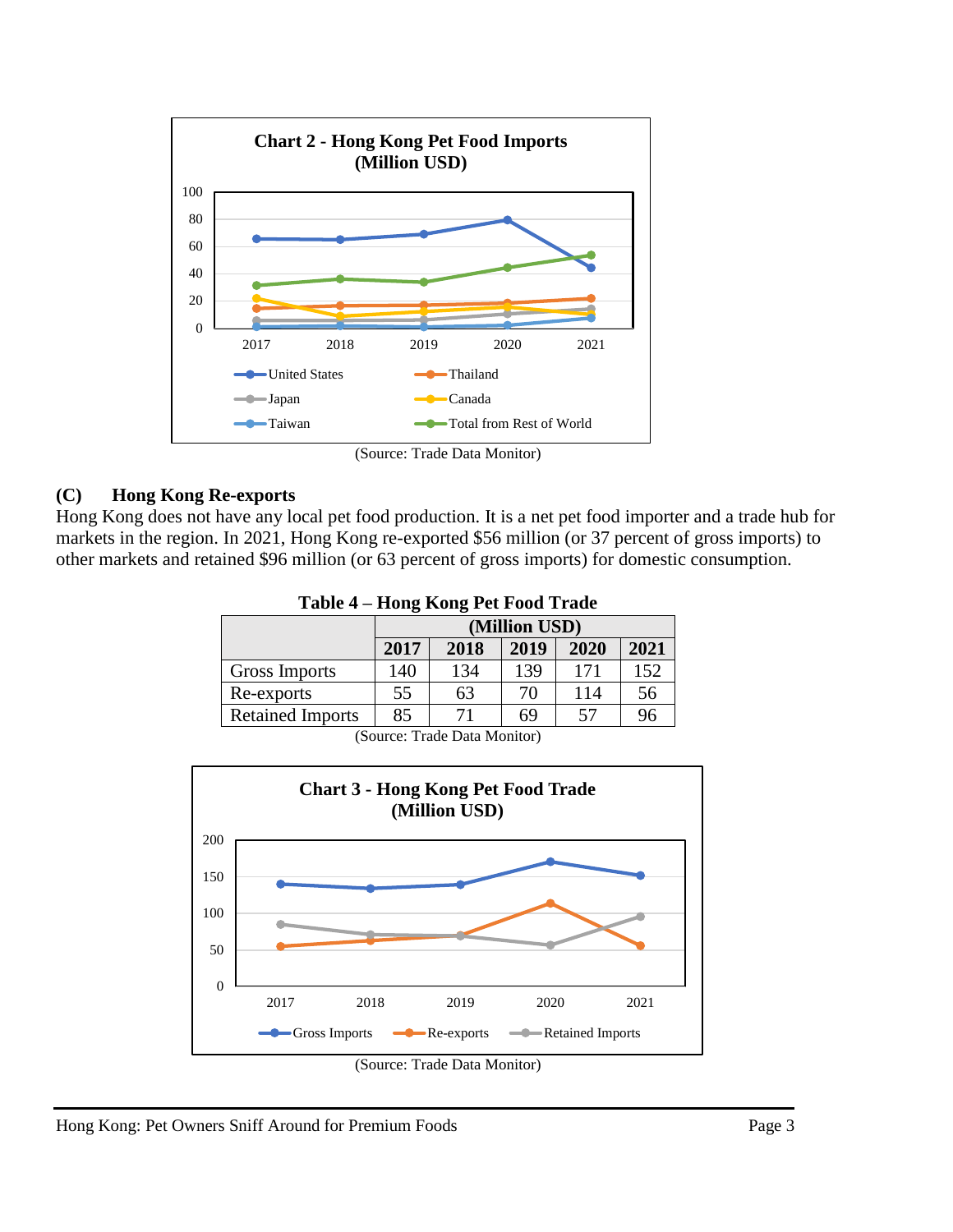China has been the major destination for Hong Kong pet food re-exports, with 63-83 percent of Hong Kong pet food imports going to China between 2017-2020. However, as China managed to import more directly since 2020, especially from the United States, this reduced the proportion of those re-exports to 57 percent in 2021.

Macau is the other major destination of Hong Kong pet food re-exports. Pet food re-exports to Hong Kong's neighboring city grew from \$14.7 million in 2020 to \$21.5 million in 2021. Hence, the share of pet food re-exports to Macau grew from 13 percent to 38 percent<sup>3</sup>.

| Re-export           | (Million USD) |      |      |      |      |  |  |  |  |
|---------------------|---------------|------|------|------|------|--|--|--|--|
| <b>Destination</b>  | 2017          | 2018 | 2019 | 2020 | 2021 |  |  |  |  |
| World               | 55            | 63   | 70   | 114  | 56   |  |  |  |  |
| China               | 35            | 43   | 52   | 95   | 32   |  |  |  |  |
| Share of Re-exports | 63%           | 68%  | 74%  | 83%  | 57%  |  |  |  |  |
| Macau               |               | 8    | 10   | 15   | 22.  |  |  |  |  |
| Share of Re-exports | 10%           | 12%  | 15%  | 13%  | 38%  |  |  |  |  |

#### **Table 5 – Hong Kong Pet Food Trade – Major Re-export Destinations**

(Source: Trade Data Monitor)

## **(D) Hong Kong Retained Imports**<sup>4</sup>

Although Hong Kong pet food imports and re-exports dropped (please refer to Table 4 and Chart 3) in 2021, Hong Kong retained a good percentage of its pet food imports for domestic sales and consumption. The value of pet food retained imports grew from \$71 million in 2018 to \$96 million in 2021, posing good market potential for U.S. pet food exporters.

|                            | (Million USD) |      |      |      |      |  |  |  |
|----------------------------|---------------|------|------|------|------|--|--|--|
|                            | 2017          | 2018 | 2019 | 2020 | 2021 |  |  |  |
| <b>Gross Imports</b>       | 140           | 134  | 139  | 171  | 152  |  |  |  |
| <b>Retained Imports</b>    | 85            | 71   | 69   | 57   | 96   |  |  |  |
| <b>Percentage Retained</b> | 61%           | 53%  | 50%  | 33%  | 63%  |  |  |  |

## **Table 6 – Hong Kong Pet Food Retained Imports**

(Source: Trade Data Monitor)

<sup>3</sup> Trade Data Monitor

 $4$  Retained Imports = Gross Imports - Re-exports

Hong Kong: Pet Owners Sniff Around for Premium Foods Page 4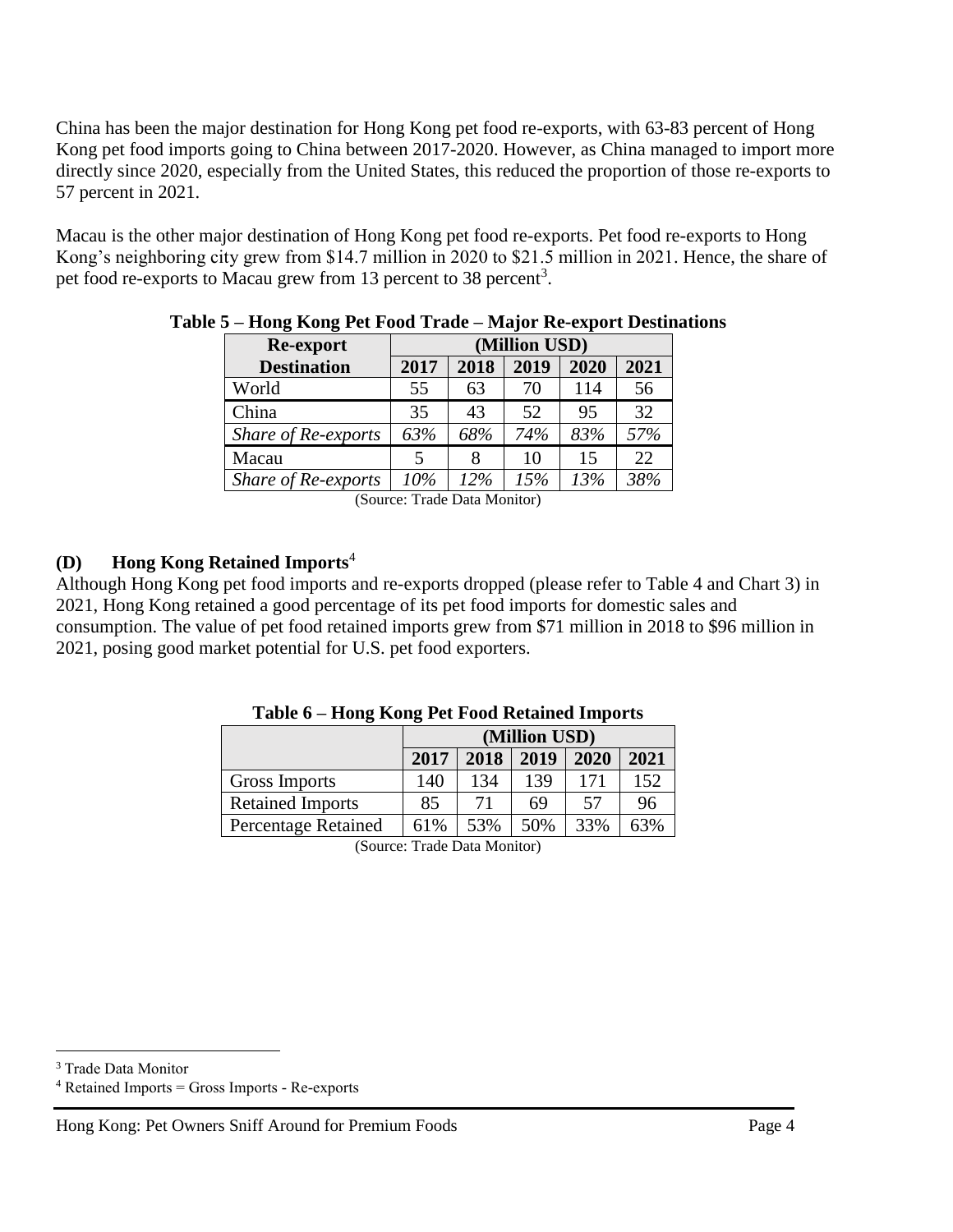## **SECTION III. PET OWNERSHIP**

Hong Kong is a small city with the size of 427 square miles and a population of around 7.5 million residents. Despite the high population density, many Hongkongers like to keep pets, especially dogs and cats. The dog and cat population has been growing, especially during 2020 when the COVID-19 pandemic began to affect Hong Kong. Between the two pets, cats are generally considered more suitable pets for consumers in Hong Kong as they are more independent and are better suited for the relatively small living spaces. The pandemic will continue to stimulate growth in pet ownership in Hong Kong, as the continued importance of home seclusion in the effort to tackle the global health crisis will continue to push consumers to acquire pets for companionship in Hong Kong.

| '000s of animals | 2017 | 2018 | 2019 | 2020 | 2021 | Growth<br>$(2021 \text{ y } 2020)$ | Growth<br>$(2021 \text{ v } 2017)$ |
|------------------|------|------|------|------|------|------------------------------------|------------------------------------|
| Dog Population   | 301  | 312  | 317  | 331  | 325  | $-2\%$                             | 8%                                 |
| Cat Population   | 225  | 238  | 253  | 284  | 288  | 1%                                 | 28%                                |
|                  |      |      |      |      |      |                                    |                                    |

|  | <b>Table 7 – Pet Population</b> |
|--|---------------------------------|
|  |                                 |



(Source: Euromonitor International)

## **SECTION IV. PET FOOD DOMESTIC SALES**

Sales of pet food in Hong Kong have been growing steadily. In 2021, total pet food sales were \$633 million. Within those sales, dog food sales accounted for \$306 million (48 percent), and cat food accounted for \$327 million (52 percent). Pet lovers are generally willing to buy premium and quality products for their beloved pets, despite the fluctuation in the economy and the pandemic situation.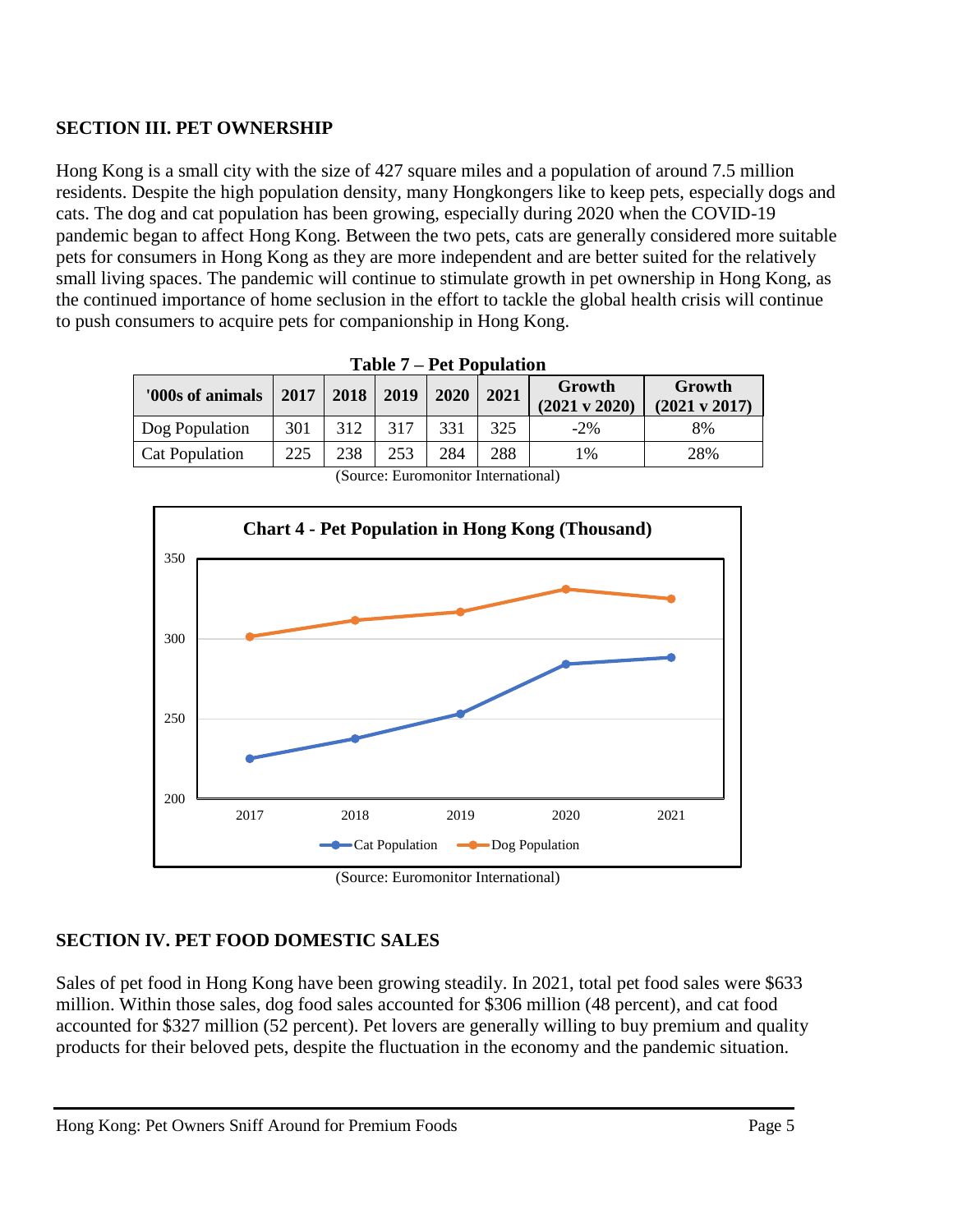## **(A) Dog Food Sales**

Dog food sales were under the following categories (2017-2021):

- Dry dog food (56-57 percent of total dog food sales)
- Dog treats and mixers (30-32 percent of total dog food sales)
- Wet dog food (11-12 percent of total dog food sales)

Table 8 below shows that dog owners generally prefer premium-priced food products over mid-priced or economy-priced products. In addition, average dog food sales per animal have grown steadily, from \$774 in 2017 to \$942 in 2021, showing dog lovers' strong propensity to spend for their beloved dogs.

|                                                       | TUNIÇ Q  |          |          |          | Dog I ood Domestic Barcs |                                    |                                    |
|-------------------------------------------------------|----------|----------|----------|----------|--------------------------|------------------------------------|------------------------------------|
|                                                       | 2017     | 2018     | 2019     | 2020     | 2021                     | Growth<br>$(2021 \text{ v } 2020)$ | Growth<br>$(2021 \text{ v } 2017)$ |
| <b>Dog Treats and Mixers</b>                          | 75       | 80       | 85       | 89       | 96                       | 9%                                 | 28%                                |
| Percentage of Total Sales                             | 32%      | 32%      | 32%      | 30%      | 31%                      |                                    |                                    |
| Dry Dog Food                                          | 132      | 144      | 153      | 168      | 174                      | 3%                                 | 32%                                |
| Percentage of Total Sales                             | 56%      | 57%      | 57%      | 58%      | 57%                      |                                    |                                    |
| - Economy Dry Dog Food                                | $\Omega$ | $\theta$ | $\Omega$ | $\theta$ | $\Omega$                 | 13%                                | NA                                 |
| - Mid-Priced Dry Dog Food                             | 16       | 16       | 15       | 14       | 14                       | $-4%$                              | $-14%$                             |
| - Premium Dry Dog Food                                | 116      | 128      | 137      | 154      | 160                      | 4%                                 | 38%                                |
| <b>Wet Dog Food</b>                                   | 26       | 29       | 31       | 35       | 36                       | 5%                                 | 39%                                |
| Percentage of Total Sales                             | 11%      | 11%      | 12%      | 12%      | $12\%$                   |                                    |                                    |
| - Economy Wet Dog Food                                | $\theta$ | $\Omega$ | $\Omega$ | $\Omega$ | $\Omega$                 | 0%                                 | $-67%$                             |
| - Mid-Priced Wet Dog Food                             | 3        | 3        | 3        | 3        | 3                        | $-3%$                              | $-13%$                             |
| - Premium Wet Dog Food                                | 23       | 26       | 28       | 32       | 34                       | 6%                                 | 46%                                |
| <b>Total Dog Food Domestic Sales</b><br>(Million USD) | 233      | 252      | 269      | 292      | 306                      | 5%                                 | 31%                                |
| Dog Population ('000)                                 | 301      | 312      | 317      | 331      | 325                      | $-2\%$                             | 8%                                 |
| <b>Average Sales per Dog (USD)</b>                    | 774      | 810      | 847      | 881      | 942                      | 7%                                 | 22%                                |

**Table 8 – Dog Food Domestic Sales**

(Source: Euromonitor International)

## **(B) Cat Food Sales**

Cat food sales were under the following categories (2017-2021):

- Wet cat food (45-47 percent of total cat food sales)
- Dry cat food (44-47 percent of total cat food sales)
- Cat treats and mixers (9 percent of total cat food sales)

Table 9 below indicates that cat owners also preferred premium-priced food products over mid-priced or economy-priced products. In addition, average cat food sales per animal have grown from \$1,020 in 2017 to \$1,133 in 2021, showing cat lovers' willingness to spend on quality food for their beloved cats.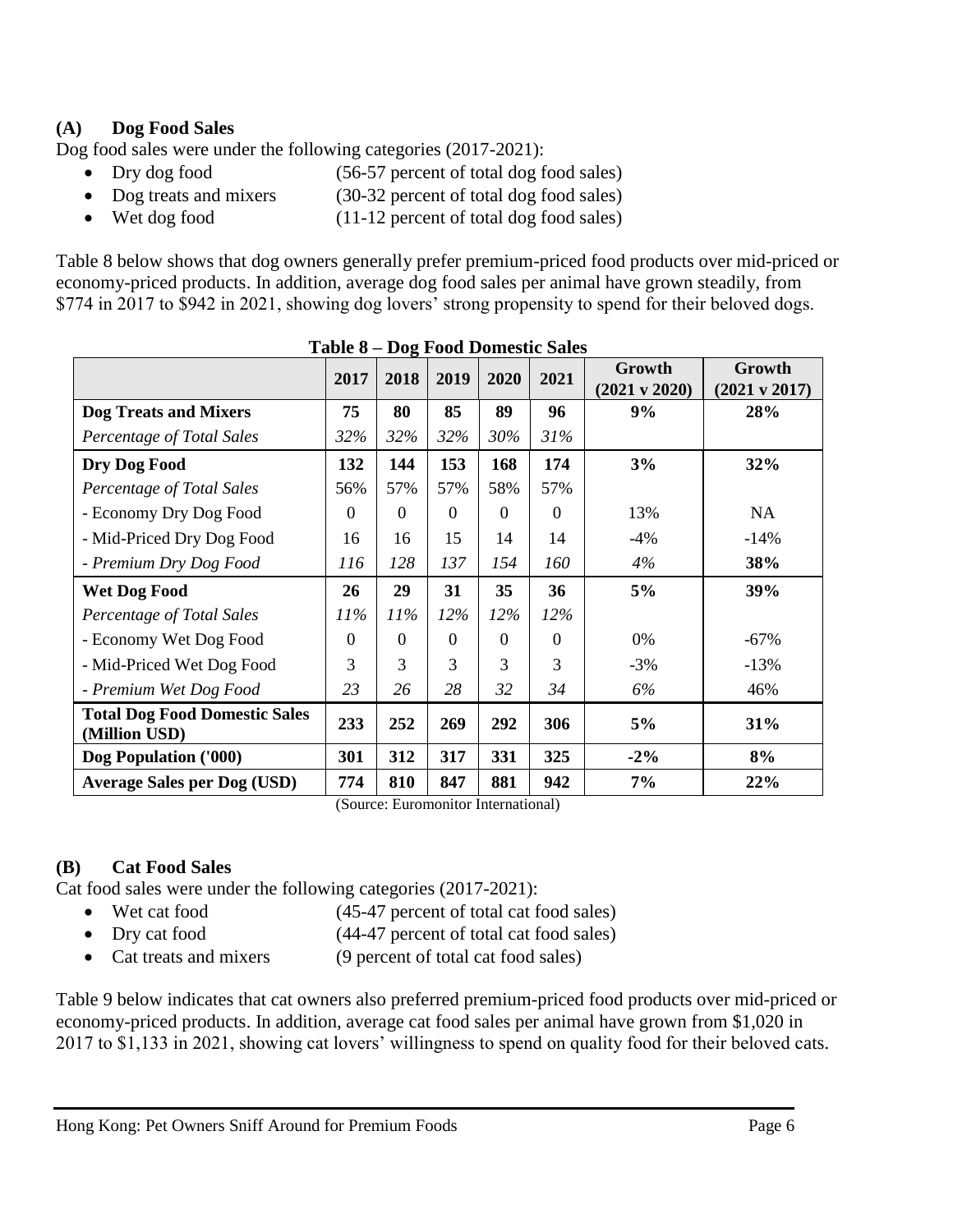|                                                       | 2017     | 2018     | 2019           | 2020     | 2021     | Growth<br>$(2021 \text{ v } 2020)$ | Growth<br>$(2021 \text{ v } 2017)$ |
|-------------------------------------------------------|----------|----------|----------------|----------|----------|------------------------------------|------------------------------------|
| <b>Cat Treats and Mixers</b>                          | 20       | 22       | 23             | 27       | 29       | 8%                                 | 50%                                |
| Percentage of Total Sales                             | 9%       | 9%       | 9%             | 9%       | 9%       |                                    |                                    |
| Dry Cat Food                                          | 108      | 115      | 123            | 139      | 144      | 3%                                 | 33%                                |
| Percentage of Total Sales                             | 47%      | 47%      | 46%            | 45%      | 44%      |                                    |                                    |
| - Economy Dry Cat Food                                | $\theta$ | $\Omega$ | $\overline{0}$ | $\Omega$ | $\Omega$ | <b>NA</b>                          | <b>NA</b>                          |
| - Mid-Priced Dry Cat Food                             | 3        | 3        | 3              | 3        | 3        | 1%                                 | $-7\%$                             |
| - Premium Dry Cat Food                                | 105      | 112      | 120            | 137      | 141      | 3%                                 | 34%                                |
| <b>Wet Cat Food</b>                                   | 102      | 111      | 121            | 143      | 153      | 7%                                 | 51%                                |
| Percentage of Total Sales                             | 44%      | 45%      | 45%            | 46%      | 47%      |                                    |                                    |
| - Economy Wet Cat Food                                | $\Omega$ | $\Omega$ | 0              | $\Omega$ | $\Omega$ | 0%                                 | $-67\%$                            |
| - Mid-Priced Wet Cat Food                             | 7        | 8        | 8              | 7        | 6        | $-2\%$                             | $-12\%$                            |
| - Premium Wet Cat Food                                | 94       | 103      | 114            | 137      | 147      | 8%                                 | 56%                                |
| <b>Total Cat Food Domestic Sales</b><br>(Million USD) | 230      | 247      | 268            | 310      | 327      | 6%                                 | 42%                                |
| <b>Cat Population ('000)</b>                          | 225      | 238      | 253            | 284      | 288      | $1\%$                              | 28%                                |
| <b>Average Sales per Cat (USD)</b>                    | 1,020    | 1,041    | 1,059          | 1,090    | 1,133    | 4%                                 | 11%                                |

**Table 9 – Cat Food Domestic Sales**

(Source: Euromonitor International)

## **SECTION V. DISTRIBUTION CHANNELS**

Hong Kong average household size is small at around 400 square feet. Therefore, pet lovers generally do not stock large quantity of pet food or buy products in big pack (2 kg or larger). There are over 790 supermarkets and 200 pet shops across Hong Kong, and the popularity of e-commerce has enhanced convenience of shopping for pet food. Pet lovers normally visit their pet shops or supermarkets at least two times a week to replenish food for their pets. They generally buy pet food at pet shops which also offer other pet-care products or services. Some consumers make their purchases via e-commerce for convenience or if they cannot buy the products from local sources<sup>5</sup>.

| <b>Distribution Channel</b> | Dog Food | <b>Cat Food</b> |
|-----------------------------|----------|-----------------|
| Pet Shops                   | 63.6%    | 68.3%           |
| E-commerce                  | 16.2%    | 16.0%           |
| Supermarkets                | 13.3%    | 9.5%            |
| Veterinary clinics          | 6.6%     | 5.7%            |
| Others                      | 0.3%     | 0.5%            |
| Total                       | 100%     | 100%            |

## **Table 10 – Distribution Channels for Pet Food (Based on Sales Value)**

(Source: Euromonitor International)

<sup>5</sup> Euromonitor International, discussions with pet food staff, websites of pet food retailers/platforms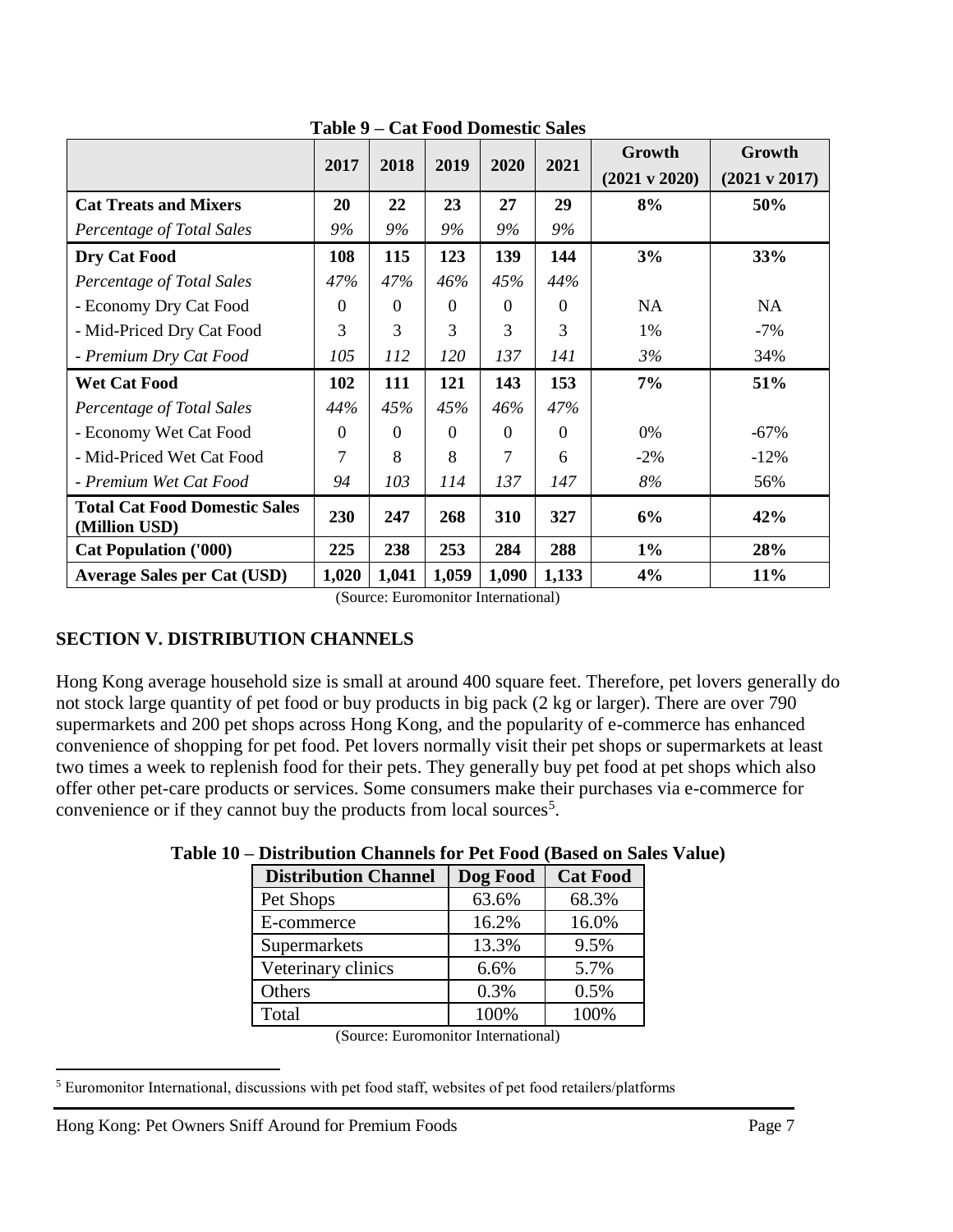## **SECTION VI. COMPETITION**

#### **(A) Import Costs**

Hong Kong is an open market with keen competition. The top five pet food suppliers (United States, Thailand, Japan, Canada, and Taiwan) accounted for 65 percent of total per food imports into Hong Kong. U.S. pet food products were price competitive compared to major competitors.

| $1$ able $11 - 1$ et $\Gamma$ over $\Gamma$ imports $\Gamma$ and $\Gamma$ cost |                          |      |      |      |       |
|--------------------------------------------------------------------------------|--------------------------|------|------|------|-------|
|                                                                                | <b>Unit Cost: USD/KG</b> |      |      |      |       |
| <b>Supplier</b>                                                                | 2017                     | 2018 | 2019 | 2020 | 2021  |
| World Total                                                                    | 3.04                     | 3.10 | 3.39 | 3.60 | 4.21  |
|                                                                                |                          |      |      |      |       |
| <b>United States</b>                                                           | 2.99                     | 3.14 | 3.71 | 3.73 | 4.17  |
| Thailand                                                                       | 2.25                     | 2.56 | 2.62 | 2.66 | 3.17  |
| Japan                                                                          | 5.74                     | 5.58 | 5.27 | 7.14 | 8.50  |
| Canada                                                                         | 4.96                     | 3.87 | 3.97 | 3.84 | 4.29  |
| Taiwan                                                                         | 5.32                     | 7.43 | 4.47 | 9.86 | 12.88 |

| Table 11 - Pet Food Imports Unit Cost <sup>6</sup> |  |
|----------------------------------------------------|--|
|----------------------------------------------------|--|

(Source: Calculation based on Trade Data Monitor data)

#### **(B) Major Dog Food Brands**

Pet owners are generally more quality and brand conscious than price<sup>7</sup>. Below is a summary of the major dog food brands and their price range.

| Category     | Price range per kg | 0<br>Price (USD)   | <b>Brand examples</b>                                                  |
|--------------|--------------------|--------------------|------------------------------------------------------------------------|
| Wet dog food | Premium            | Above \$9.7        | Cesar, Hill's Science Diet, Almo Nature,<br>Royal Canin                |
|              | Mid-priced         | $$4.1 - 8.5$       | Pedigree                                                               |
|              | Economy            | <b>Below \$5.4</b> | <b>Essential Waitrose</b>                                              |
| Dry dog food | Premium            | Above \$6.4        | Hill's Science Diet, Royal Canin, Purina<br>Pro Plan, Stella & Chewy's |
|              | Mid-priced         | $$2.3-3.8$         | Pedigree, Purina Alpo                                                  |
|              | Economy            | <b>Below \$2.2</b> | Surebuy                                                                |

**Table 12a – Dog Food by Price/Brand**

(Source: Euromonitor International, discussions with pet food staff, websites of pet food retailers/platforms)

<sup>6</sup> Import value (USD) / Import volume (KG)

<sup>7</sup> Euromonitor International, discussions with pet food staff, websites of pet food retailers/platforms

Hong Kong: Pet Owners Sniff Around for Premium Foods Page 8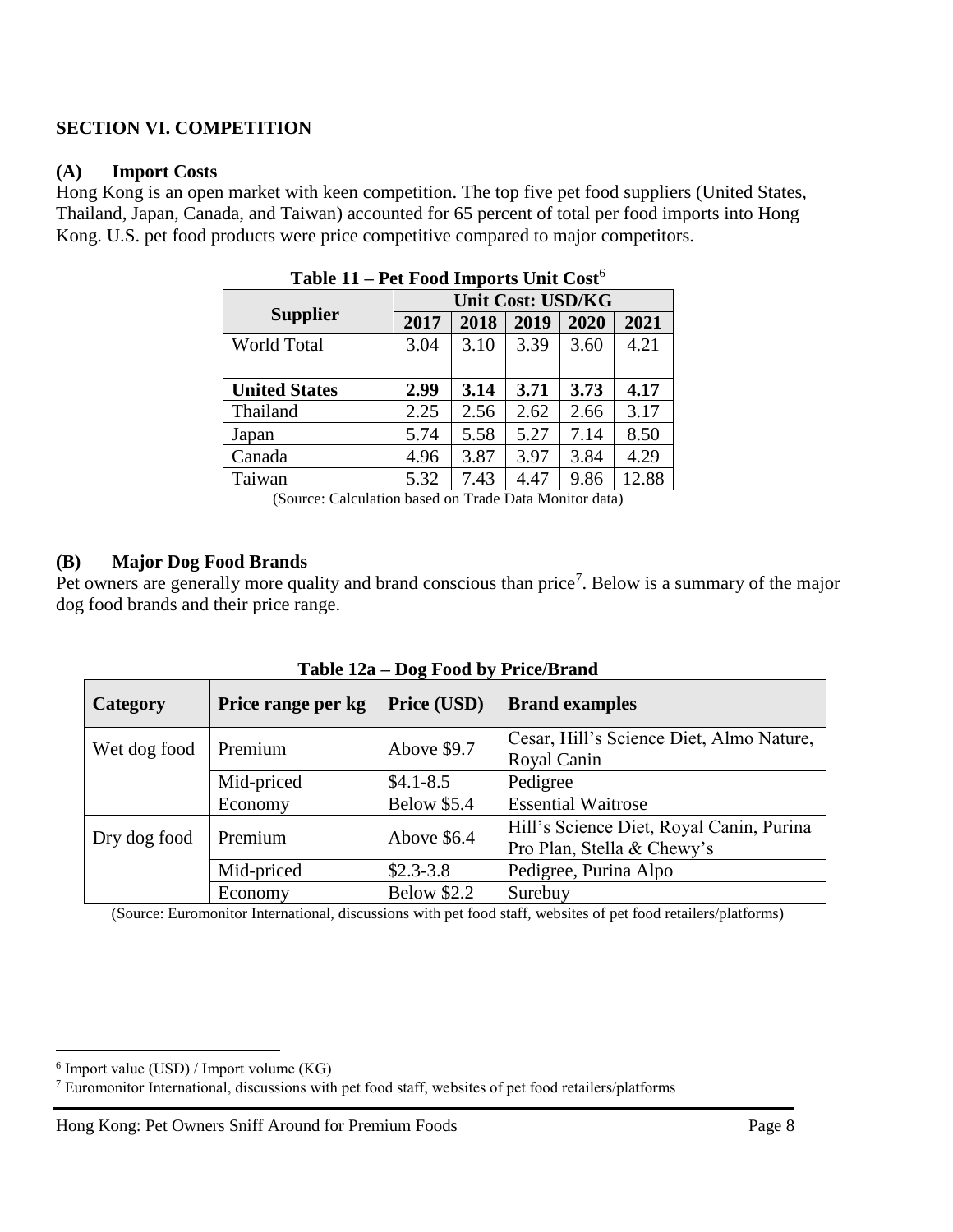| <b>Major Brands</b> | <b>Supplier/Manufacturer</b> | <b>Share Based on</b><br>Latest (2020) Value |  |
|---------------------|------------------------------|----------------------------------------------|--|
| Royal Canin         | Mars Hong Kong Ltd           | 5.3%                                         |  |
| Hill's Science Diet | Hill's Pet Nutrition Inc     | 4.7%                                         |  |
| Pedigree            | Mars Hong Kong Ltd           | 4.4%                                         |  |
| Pro Plan            | Nestlé Hong Kong Ltd         | 2.0%                                         |  |
| Sunrise             | Sunrise Co Ltd               | 1.3%                                         |  |
| Alpo                | Nestlé Hong Kong Ltd         | 1.3%                                         |  |
| <b>Others</b>       |                              | 74.6%                                        |  |

**Table 12b – Major Dog Food Brands**

(Source: Euromonitor International)

While some major brands are popular in the market, many smaller individual brands form the "Others" group that accounted for more than 74 percent of overall domestic dog food sales. This presents a good opportunity for new U.S. dog food exporters and dog food brands.

## **(C) Major Cat Food Brands**

Below is a summary of the major cat food brands and their price range.

| Category     | Price range per kg | Price (USD)        | <b>Brand examples</b>                                                      |
|--------------|--------------------|--------------------|----------------------------------------------------------------------------|
| Wet cat food | Premium            | Above \$10.4       | Mon Petit, Kakato, Almo Nature, AIXIA,<br>Hill's Science Diet, Royal Canin |
|              | Mid-priced         | $$4-8.3$           | Whiskas, Purina Friskies                                                   |
|              | Economy            | Below \$4.9        | Surebuy, Select                                                            |
| Dry cat food | Premium            | Above $$6.4$       | Royal Canin, Hill's Science Diet, Purina ONE                               |
|              | Mid-priced         | $$3.8-6.2$         | Whiskas, Purina Friskies                                                   |
|              | Economy            | <b>Below \$3.3</b> | Surebuy                                                                    |

**Table 13a – Cat Food by Price/Brand**

(Source: Euromonitor International, discussions with pet food staff, websites of pet food retailers/platforms)

**Table 13b – Major Cat Food Brands**

| <b>Major Brands</b>                 | <b>Supplier/Manufacturer</b> | <b>Share Based on</b><br>Latest (2020) Value |  |
|-------------------------------------|------------------------------|----------------------------------------------|--|
| Hill's Science Diet                 | Hill's Pet Nutrition Inc     | 7.0%                                         |  |
| Royal Canin                         | Mars Hong Kong Ltd           | 6.2%                                         |  |
| Kakato                              | MaxiPro (Asia) Ltd           | 4.0%                                         |  |
| Whiskas                             | Mars Hong Kong Ltd           | 2.4%                                         |  |
| Mon Petit                           | Nestlé Hong Kong Ltd         | 2.1%                                         |  |
| <b>Others</b>                       |                              | 71.3%                                        |  |
| (Source: Euromonitor International) |                              |                                              |  |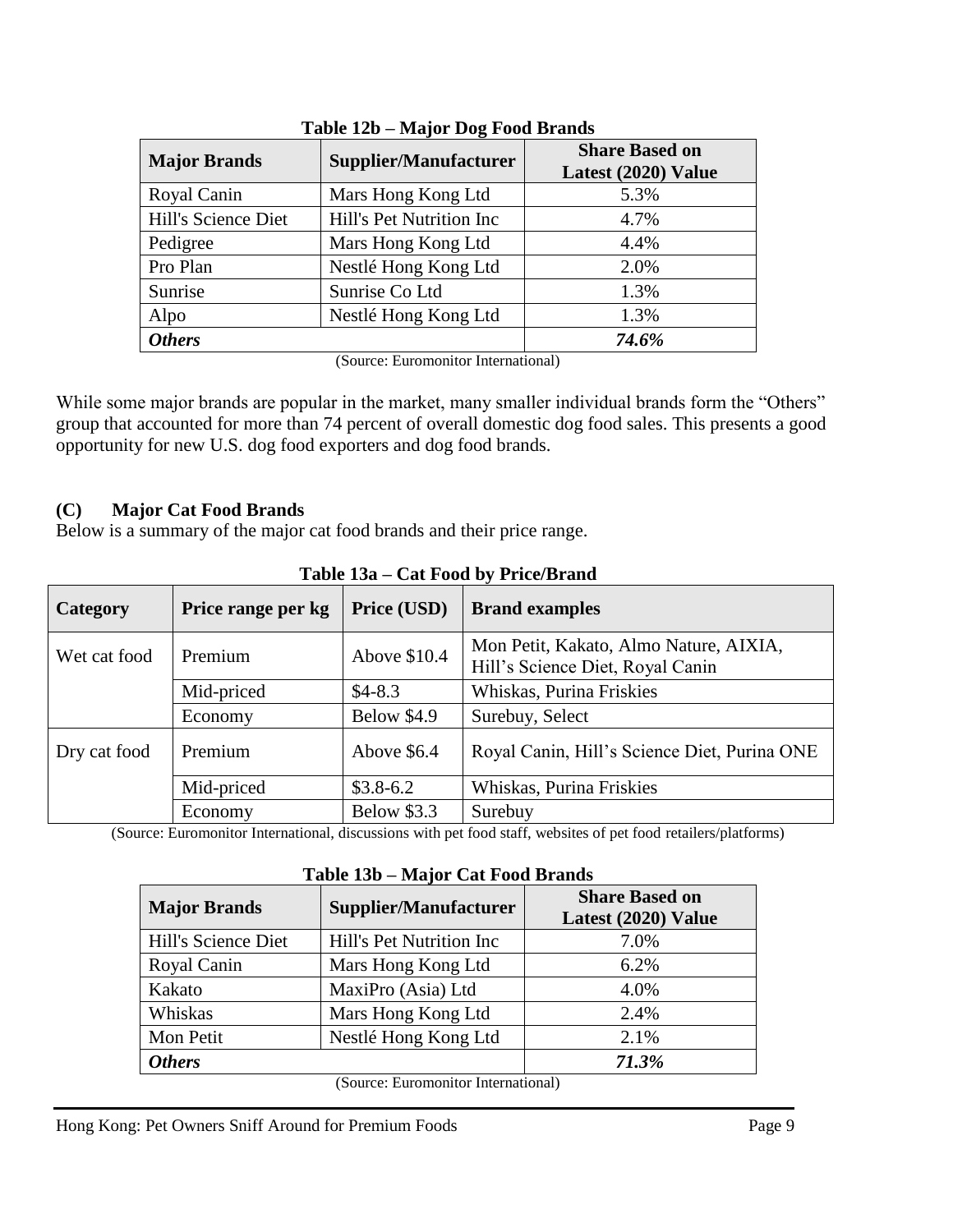Like the case of dog food, some major brands are popular in the market whereas many smaller brands form the "Others" group that accounted for more than 71 percent of overall domestic cat food sales. This presents a good opportunity for new U.S. cat food exporters and cat food brands.

## **(D) Other Brands and Prices**

To check out other available brands, you can visit the websites of local pet food retailers. Their websites show the more common pet food commonly available in Hong Kong and their retail prices (retail prices in HKD, and USD1=HKD7.8):

- [ParknShop](https://www.parknshop.com/en/pet-food-care/lc/210000) (one of the two largest supermarket chains in Hong Kong with over 250 stores)
- [HKTV Mall](https://www.hktvmall.com/hktv/en/main/search?q=%3Arelevance%3Astreet%3Amain%3Acategory%3AAA11960000000) (the largest e-commerce platform in Hong Kong)
- Pet food shops / platforms (selected):
	- **[Vetopia](https://www.vetopia.com.hk/)**
	- **New Ypropet**
	- **[Petproject](https://petproject.hk/)**
	- **[Petsco](https://www.petsco.com.hk/?locale=en)**
	- **[Animal Hospital](https://www.animalhospital.com.hk/shop/)**
	- **[Petmarket](https://www.petmarket.com.hk/en/?gclid=EAIaIQobChMI-a6izZG79gIVV1tgCh12HARvEAAYAyAAEgJoj_D_BwE)**

## **SECTION VII. OUTLOOK AND OPPORTUNITIES**

In the first quarter 2022, Hong Kong global pet food imports decreased 9 percent to \$34 million compared to the same period in 2021. However, pet food re-exports dropped during the same period, and increased pet food retained imports by 38 percent to \$26 million<sup>8</sup>. Hong Kong is set to keep more of its pet food imports for local sales and consumption. Hong Kong is an open market for pet food and U.S. pet food is renowned in the market for its safety and quality. The demand for quality U.S. pet food is expected to grow when the pandemic situation improves, and the government will launch more measures to boost the economy in the second half of the year. Hong Kong consumer spending on premium pet food is expected to continue growing steadily, domestic sales of pet food are expected to reach \$667 million in 2022 and grow to \$844 million by 2026<sup>9</sup>.

Hong Kong does not have a trade show specifically dedicated to pet food. However, this year, the city is scheduled to host two large B2C (business to consumer) shows on products and services for pet lovers. In addition, there are potentially two pet food virtual trade missions led by U.S. State Regional Trade [Groups](https://www.fas.usda.gov/state-regional-trade-groups) to Hong Kong in the summer. Please check out the hyperlink(s) below or contact our office (email: [atohonkong@usda.gov\)](mailto:atohonkong@usda.gov) if you want more information on these event(s).

June 24-26, 2022 [Premium Pet Supplies Expo](https://www.exhibitiongroup.com.hk/en/exb_sub.php?nid=102) September 22-25, 2022 [Hong Kong Pet Show](http://www.petshow.com.hk/en/)

<sup>8</sup> Trade Data Monitor

<sup>9</sup> Euromonitor International

Hong Kong: Pet Owners Sniff Around for Premium Foods Page 10